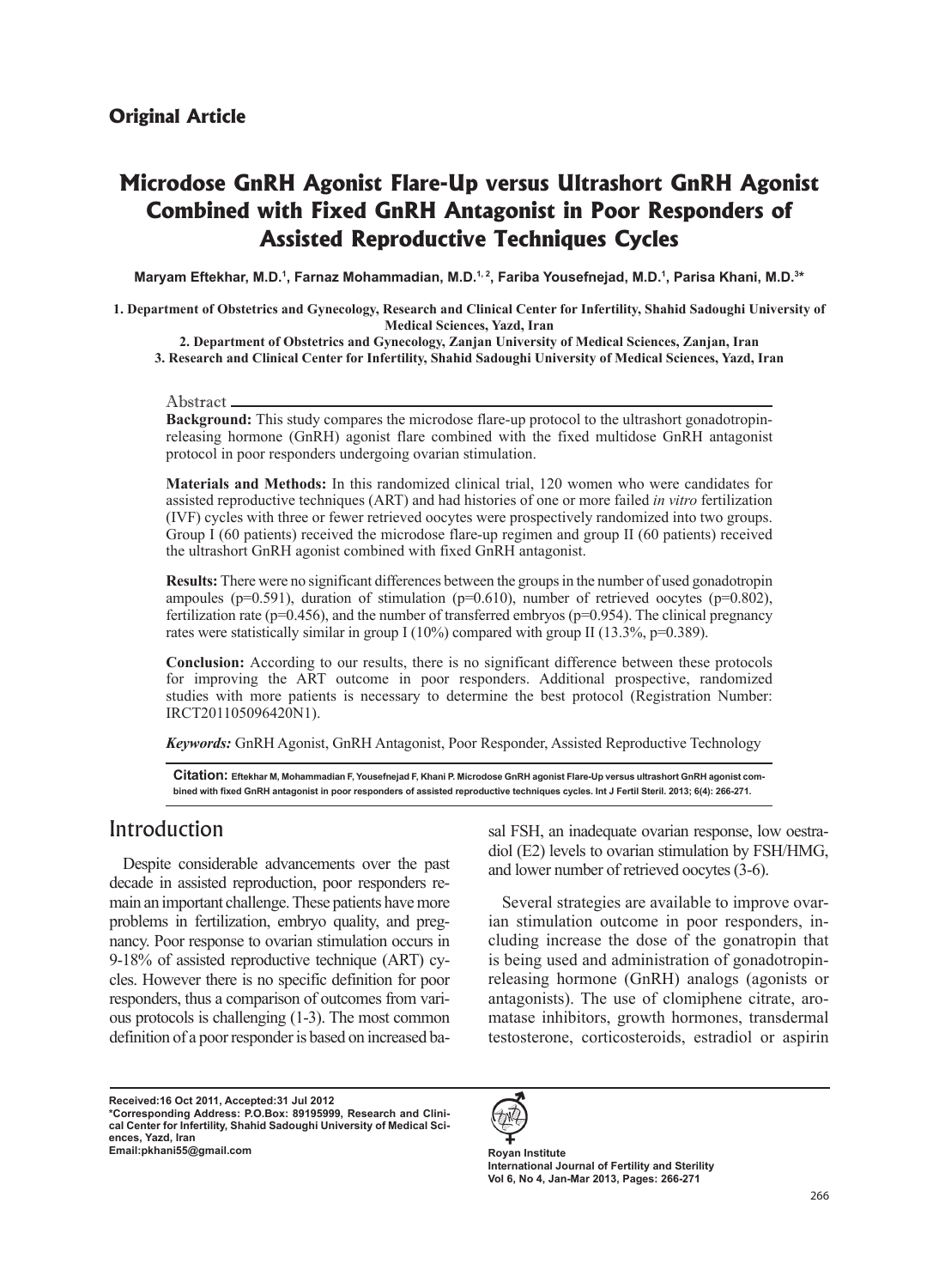are recommended as adjuvant therapies  $(4, 7-10)$ .

One of the most successful protocols for ovarian proach involves administration of a minimal dose of up protocol  $(11-13)$ . The basic hypothesis of this apstimulation of poor responders is the microdose flaremize premature ovulation  $(14)$ . GnRH antagonists GnRH-a to stimulate gonadotropin release and miniated before administration of the GnRH antagonist. As dotropin receptors so ovarian stimulation can be initisponders (15). Antagonists act to rapidly block gonarepresent an alternative in the management of poor rea result these agents prevent a premature LH surge but do not suppress early follicular development (16-18). GnRH antagonists have no flair effect on follicular development compare with GnRH agonists.

sion of the GnRH antagonist in a unique protocol that tory effect of GnRH agonists and immediate suppres-RH-a flare-up protocol with the combined stimula-Our hypothesis is to compare the microdose Gntion of poor responders, causing an improved ART may be a valuable new strategy for ovarian stimulaoutcome. In this study we compare the microdose flare-up protocol to the ultrashort GnRH agonist flare combined with the fixed multidose GnRH antagonist protocol in poor responders undergoing ART cycles.

### Materials and Methods

### *Patients*

ferred to the Yazd Fertility and Infertility Center of A total of 120 poor responder women who re-Shahid Sadoughi University of Medical Sciences from June 2007 to July 2009 were enrolled in this tee of Yazd Fertility and Infertility Center and was trolled study was approved by the Ethics Commitrandomized clinical trial. This randomized, conlines (Fig 1). All patients signed a written consent undertaken in accordance with CONSORT guideform before initiation of the treatment cycles.

All included patients had a history of one or more failed IVF cycles with three or less retrieved oocytes. There was no age limitation for participants. We ex-<br>cluded patients with: 1. body mass index  $(BMI) > 30$ , 2. endocrine or metabolic disorders, 3. history of endometriosis or 4. severe male factor (azspermia).

Patients were randomly allocated into two groups by the use of sealed envelopes. In group I  $(60 \text{ patients})$  the microdose flare-up regimen was used. Group  $II(60)$ nist combined with fixed GnRH antagonist regimens. patients) were treated with the ultrashort GnRH ago-

#### *Ovarian stimulation protocols*

tients received 0.05 mg subcutaneous buserelin ing their previous menstrual cycle. In group I pa-All patients received oral contraceptive pills dur-(Suprefact, Serono) injections twice daily from the first day of the cycle that continued until the day of the HCG injection. Ovarian stimulation was started from the third day of the patient, a menstrual cycle gon, Ferring, Germany) at a dose of 300 IU per day. by intramuscular (IM) injections of HMG (Meno-Follicular monitoring began from the ninth day of the cycle by serial vaginal ultrasonography and measurement of serum E2 levels. I.M. injections of 10000 IU HCG (Pregnyl; NV Organon, Oss, The Netherlands) were injected when at least 2 follicles  $\geq$ 18 mm were observed on ultrasonography.

rono),  $0.5$  mg/ subcutaneous (SC) per day from the first Group II patients received buserelin (Suprefact, Seday of the menstrual cycle, which was continued for three consecutive days. HMG (Menogon, Ferring) at 300 IU per day was started on day three of the cycle. The GnRH antagonist (Cetrorelix, Serono Laboratories, Aubonne, Switzerland) at a dose of 0.25 mg SC per day was started when the dominant follicle size reached a diameter of 14 mm. Follicular monitoring by vaginal ultrasonography and estradiol level measurement began on the ninth day of the cycle. Patients received 10000 IU HCG (Pregnyle, NV Organon, Oss, The Netherlands) eter were observed by ultrasonography. In both groups when at least 2 follicles that were  $\geq$ 17-18 mm in diamoocyte retrieval was performed 34-36 hours after the HCG injection, using a 17 gauge needle under vaginal cytoplasmic sperm injection (ICSI) was appropriately ultrasonography guidance. Conventional IVF or intraperformed. Fertilization rate was defined as the ratio of number of oocytes with pronuclei observed at least 18 hours after IVF or ICSI to the number of retrieved many) was used to transfer the embryos at 48-72 hours oocytes. A Labotect catheter (Labotect, Gottingen Gerfollowing oocyte retrieval. Luteal phase support began with I.M. injections of progesterone in oil (progesterone, Aburaihan Co., Tehran, Iran) at a dose of 100 mg daily mentation of fetal heart activity by ultrasound. Primary on the day of oocyte retrieval and continued until docuoutcome was the clinical pregnancy rate per cycle.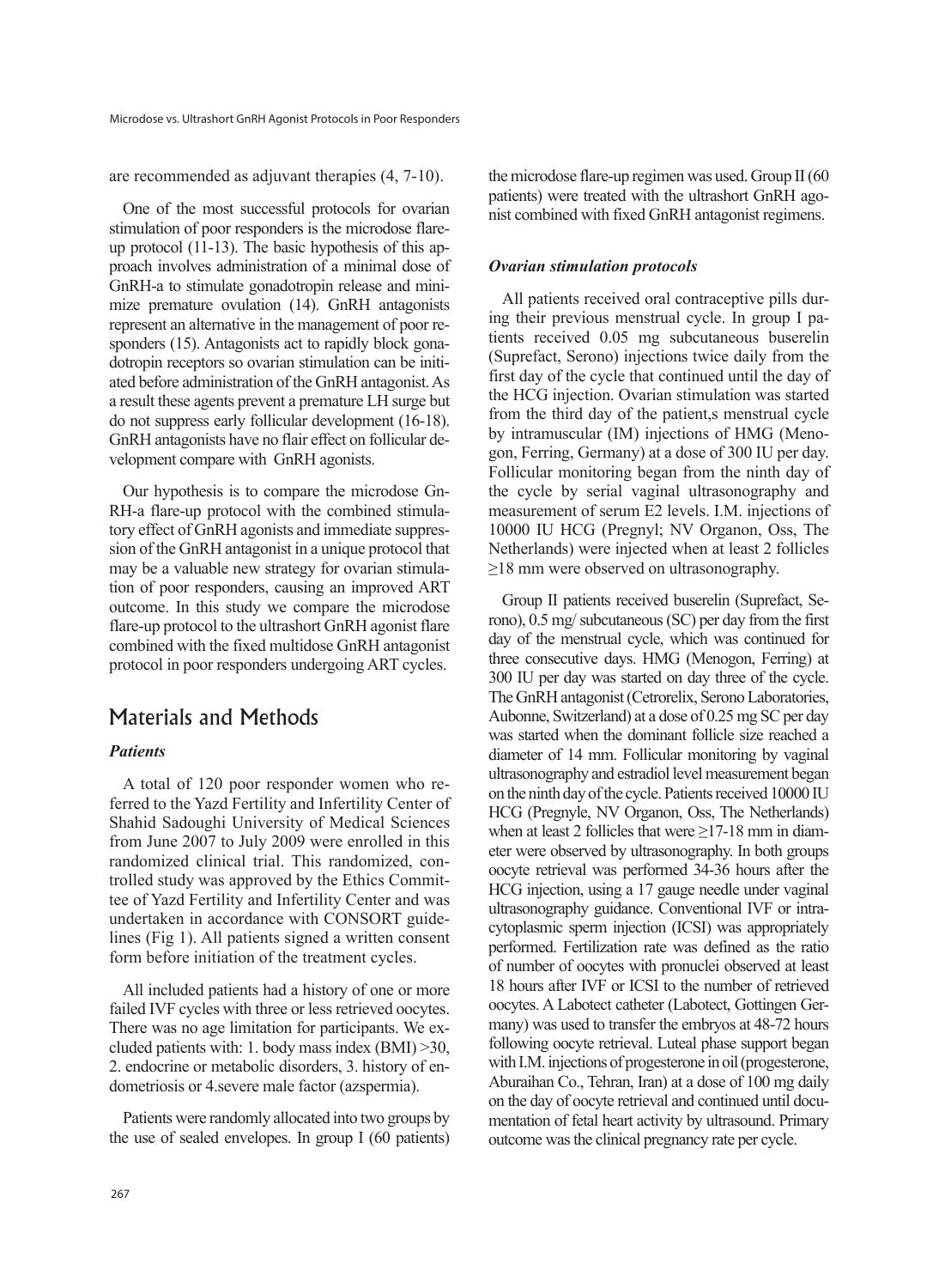

*Fig 1: Study flowchart.* 

trasonography performed three weeks after a tion of fetal heart activity by transvaginal ul-Clinical pregnancy was identified as observapositive  $\beta$ -hCGv ( $\beta$ -hCG >50 IU/L) two weeks sonography was actually 5 weeks after embryo after embryo transfer. This means that the ultratransfer.

#### *analysis Statistical*

The Statistical Package for Social Sciences cant difference ( $p<0.05$ ) between the variables. All test and chi-square test were used to detect significago, IL) was used for data analysis. Student's t-(SPSS, version 15.0 for Windows; SPSS Inc., Chidata were expressed as mean  $\pm$  SD.

### Results

nificant differences in mean female age, basal FSH tients in each treatment group. There were no sig-We randomly recruited 120 patients, with 60 pable 1). After randomization, 6 patients in group I did and duration of infertility between both groups (Tanot have embryo transfers. Of these, 2 patients had bryo transfers, of which 1 patient had no response tion failure. In group II, 5 patients did not have emno oocytes in oocyte retrieval and 4 had fertilizato ovarian stimulation, 1 patient had no oocytes obtained during oocyte retrieval, and 3 patients had fertilization failure. All 11 patients were part of the final analysis and not excluded from the study. There were no patients lost to follow up. Table 2 shows the cycle characteristics and ART outcomes.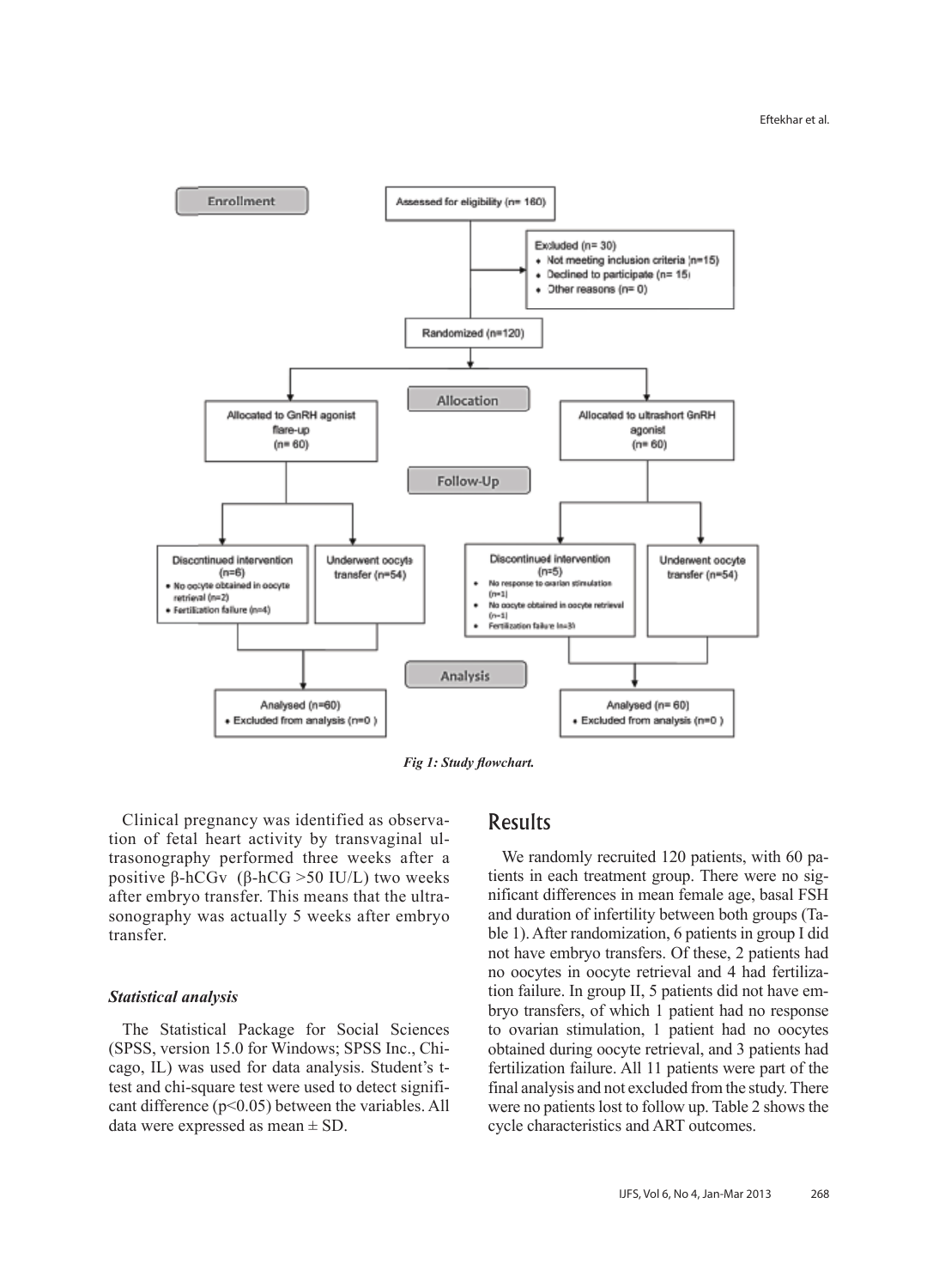Microdose vs. Ultrashort GnRH Agonist Protocols in Poor Responders

| Iable 1: Patient's characteristic in two groups (Mean $\pm$ SD) |                    |                                    |                                    |                    |         |
|-----------------------------------------------------------------|--------------------|------------------------------------|------------------------------------|--------------------|---------|
|                                                                 | Microdose flare-up |                                    | <b>GnRH</b> agonist/antagonist     |                    | P value |
| Female age $(Y)$                                                | $33.31 \pm 6.02$   |                                    | $35.33 \pm 4.11$                   |                    | 0.139   |
| Infertility duration $(Y)$                                      | $9.91 \pm 5.10$    |                                    | $8.00 \pm 5.32$                    |                    | 0.310   |
| <b>Basal FSH</b> (mIU/ml)                                       | $9.43 \pm 2.11$    |                                    | $9.91 \pm 1.90$                    |                    | 0.315   |
| Table 2: ART outcome in two groups (Mean $\pm$ SD)              |                    |                                    |                                    |                    |         |
|                                                                 | P value            | GnRH agonist/antagonist            |                                    | Microdose flare-up |         |
| No. of used gonadotropin am-<br>poules                          | 0.591              | $44.12 \pm 8.20$                   |                                    | $45.20 \pm 6.93$   |         |
| <b>Duration of stimulation (Days)</b>                           | 0.610              | $11.60 \pm 1.32$                   |                                    | $11.42 \pm 1.61$   |         |
| No. of retrieved oocytes                                        | 0.802              |                                    | $4.61 \pm 3.53$<br>$4.42 \pm 3.63$ |                    |         |
| No. of transferred embryos                                      | 0.954              | $2.31 \pm 2.41$<br>$2.44 \pm 2.10$ |                                    |                    |         |
| Fertilization rate $(\% )$<br>(Per cycle)                       | 0.458              | $62 \pm 27$                        |                                    | $58 \pm 30$        |         |
| Clinical pregnancy rate $(\% )$<br>(Per cycle)                  | 0.389              | 13.3%                              |                                    | 10%                |         |

*Table 1: Patient's characteristic in two groups (Mean*  $\pm$  SD)

There were no significant differences between poules, the duration of stimulation, the number of groups in the number of used gonadotropin amretrieved oocytes, fertilization rate and the number of transferred embryos. The clinical pregnancy rate (per cycle) was  $10\%$  (6) in group I and  $13,3\%$  (8) in group II, which was statistically similar in both groups ( $p=0.389$ ), although there was a trend toward a higher clinical pregnancy rate in the ultrashort agonist/antagonist protocol.

### **Discussion**

ers remains controversial. An adequate stimulation The best stimulation protocol for poor respondtain good quality embryos, and eventually achieve lation, retrieve an adequate number of oocytes, obprotocol should lead to an acceptable rate of canceleral stimulation regimens have been proposed for maximum pregnancy and live birth rates (20). Sevian response to stimulation but none were able to poor responders. Some have improved the ovarsignificantly improve the pregnancy rate  $(21)$ . The most common protocols for management of poor responders are the microdose flare-up protocol and antagonist protocol. The microdose flare-up protocol benefits from the release of endogenous gonadotropin in the early follicular phase of the cycle through administration of a low dose GnRH ture LH surge and compromise the cycle, which in tion. However this approach may lead to a premaagonist to enhance response to ovarian stimuladition to synchronization between the embryo and turn can affect oocyte and embryo quality, in adendometrium  $(19)$ . Addition of gonadotropin to an ovarian stimulation protocol prevents premature LH surge without suppression of early follicular development (22).

In the present study, we compared the microdose nist that was combined with the fixed multidose GnRH agonist flare-up and ultrashort GnRH ago-GnRH antagonist. According to our findings, poor responders demonstrated similar outcomes. The number of used gonadotropin ampoules, duration of simulation, and the number of retrieved oocytes tion and pregnancy rates per cycles were similar were statistically similar in both groups. Fertilizain both groups. Antagonist consumption in a poor responder stimulation protocol is associated with dotropin ampoules used and reducing the duration the possibility of decreasing the number of gonaof stimulation. However Scott and Navot have studied the microdose GnRH flare-up protocol for ported a lower cancellation rate, increased number low responder women in an ART protocol and reof retrieved oocytes, and higher pregnancy rates ies have evaluated the effect of a GnRH antagonist in these patients  $(23)$ . A number of previous studmined that these protocols improved implantation in the management of poor responders and deterand pregnancy rates  $(24, 25)$ . The first study that has compared an agonist-antagonist protocol with the microdose flare-up protocol was reported by Berger et al.  $(26)$ . They showed that addition of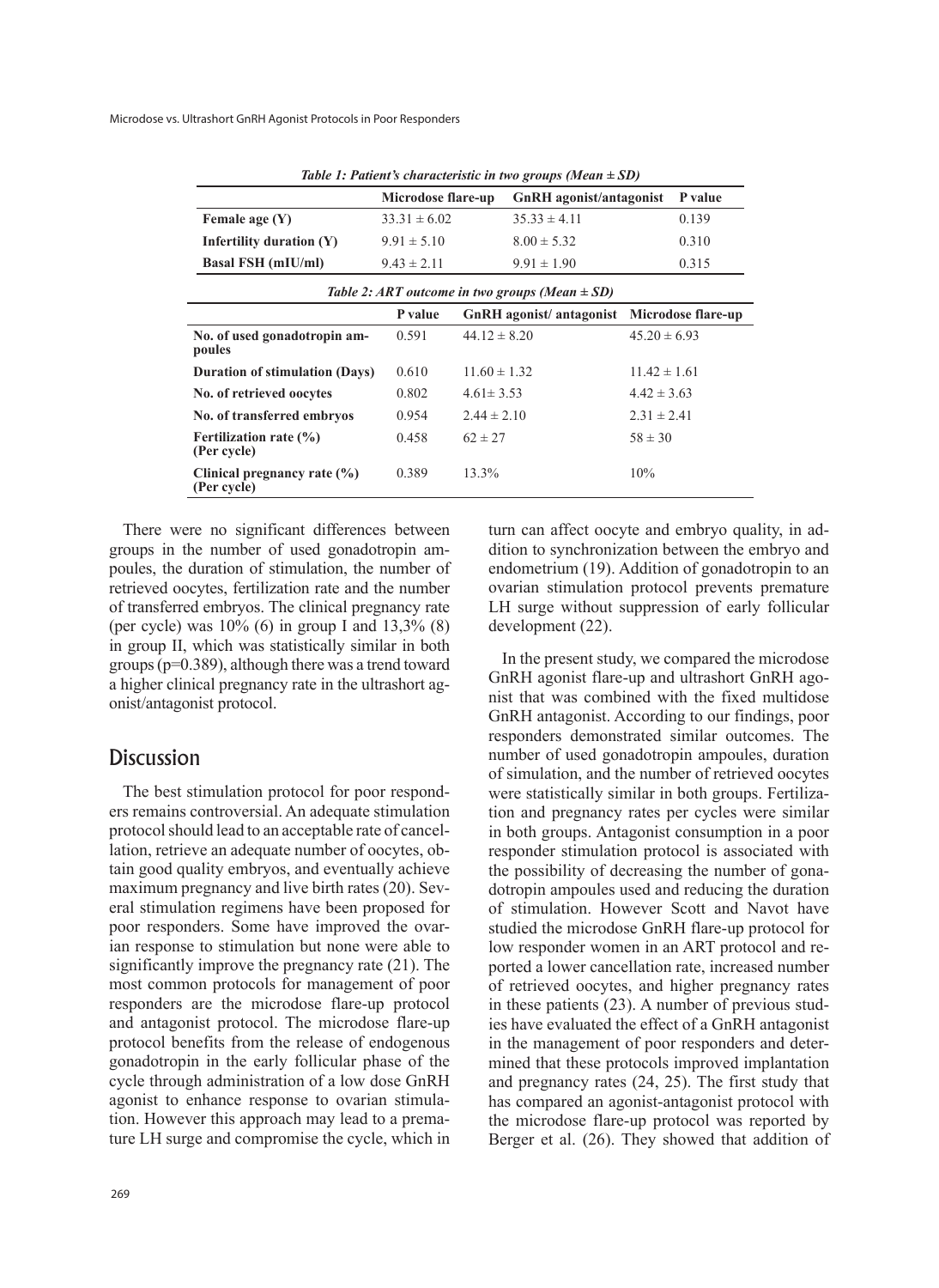antagonist to an agonist in the ovarian stimulation protocol was associated with reduced gonadotropin consumption and duration of stimulation. However, as with our study, they have demonstrated that the agonist-antagonist is not inferior to the microdose flare-up protocol in poor responders  $(26)$ . Erden et els, more mature and fertilized oocytes, and higher up was associated with higher peak estradiol levantagonist protocol compared to microdose flareal. in a pilot study demonstrated that the agonistclinical pregnancies  $(27)$ .

Orvieto et al. compared an ultrashort GnRH agonist combined with a flexible multidose GnRH antagonist and microdose flare-up administration of GnRH. In contrast to our results, they found higher numbers of mature oocytes and embryos in the ultrashort GnRH agonist/ antagonist group. Pregnancy rate was also significantly higher in this group  $(28)$ . In contrast to our study, they used a flexible multidose GnRH antagonist and defined poor responder as the retrieval of fewer than five oocytes in the previous ART cycle.

The successful end-point of ART is to obtain a lar ART outcomes or only increased numbers of live, healthy infant (17). Studies have shown simiretrieved oocytes and/or obtained embryos. They could not recommend a unique protocol for increasing live births in poor responders  $(21, 29, 30)$ .

### Conclusion

Although our findings showed no statistically come between these two protocols, however this difference in clinical pregnancy rate and ART outies are recommended to further evaluate the role of ers. Additional, large randomized prospective studture ovarian stimulation protocol for poor respondnew protocol could possibly be considered as a fuagonist-antagonist in poor responder protocols.

## Acknowledgements

partments of Obstetrics and Gynecology in Yazd We thank our colleagues and nurses at the De-Research and Clinical Center for Infertility for their support during this trial. This trial was supported by internal funding from the Research and Clinical Center for Infertility, Shahid Sadoughi University of Medical Sciences, Yazd, Iran The authors have no conflicts of interest.

### References

- Salazar FJ, Landazabal A, Remohi J, et al. High 1. Garcia-Velasco JA, Isaza V, Requena A, Martineztration in low responder IVF patients: a prospective, sus non-stop protocol of GnRH analogue adminisdoses of gonadotrophins combined with stop verrandomized, controlled trial. Hum Reprod. 2000; 15(11): 2292-2296.
- treatment within a GnRH agonist long protocol in 2. Kucuk T, Kozinoglu H, Kaba A. Growth hormone copatients with poor ovarian response: a prospective, randomized, clinical trial. J Assist Reprod Genet. 2008; 25(4): 123-127.
- nist versus Long GnRH Agonist Protocol in Poor idi B, Kiani K. Flexible, Multi-dose GnRH Antago-3. Shahrokh Tehraninejad E, Fazel A, Samiei A, Rash-Responders: A Randomized Controlled Trial. Int J Fertil Stril. 2009; 2 (4): 165-168.
- gies for improving ovarian response of the poor 4. Surrey ES, Schoolcraft WB. Evaluating strateniques. Fertil Steril. 2000; 73(4): 667-676. responder undergoing assisted reproductive tech-
- Tazegül A, Görkemli H, Özdemir S, Aktan TM. Comparison of multiple dose GnRH antagonist and ers undergoing in vitro fertilization: a randomized minidose long agonist protocols in poor respondcontrolled trial. Arch Gynecol Obstet. 2008; 278(5): 467-472.
- 6. Tarlatzis BC, Zepiridis L, Grimbizis G, Bontis J. Clinical management of low ovarian response to stimulation for IVF: a systematic review. Hum Re-<br>prod Update. 2003; 9(1): 61-76.
- 7. Mahutte NG, Arici A. Poor responders: does the protocol make a difference? Curr Opin Obstet Gynecol. 2002;14(3): 275-281.
- 8. Vollenhoven B, Osianlis T, Catt J. Is there an ideal stimulation regimen for IVF for poor responders and does it change with age? J Assist Reprod Genet. 2008; 25(11-12): 523-529.
- Fabregues F, Penarrubia J, Creus M, Manau D, domized, clinical trial. Hum Reprod. 2009; 24(2): dotrophins in low-responder IVF patients: a ransterone may improve ovarian response to gona-Casals G, Carmona F, et al. Transdermal testo-349-359.
- 10. Goswami SK, Das T, Chattopadhyay R, Sawhney V, blind controlled trial of letrozole as a low-cost IVF Kumar J, Chaudhury K, et al. A randomized singleprotocol in women with poor ovarian response: a preliminary report. Hum Reprod. 2004; 19(9): 2031-2035.
- 11. Demirol A. Gurgan T. Comparison of microdose flare-up and antagonist multiple-dose protocols for poor-responder patients: a randomized study. Fertil Steril. 2009; 92(2): 481-485.
- fects of a Microdose GnRH Agonist Flare Regimen 12. Davar R, Aflatoonian A, Asgharnia M. Clinical Ef-